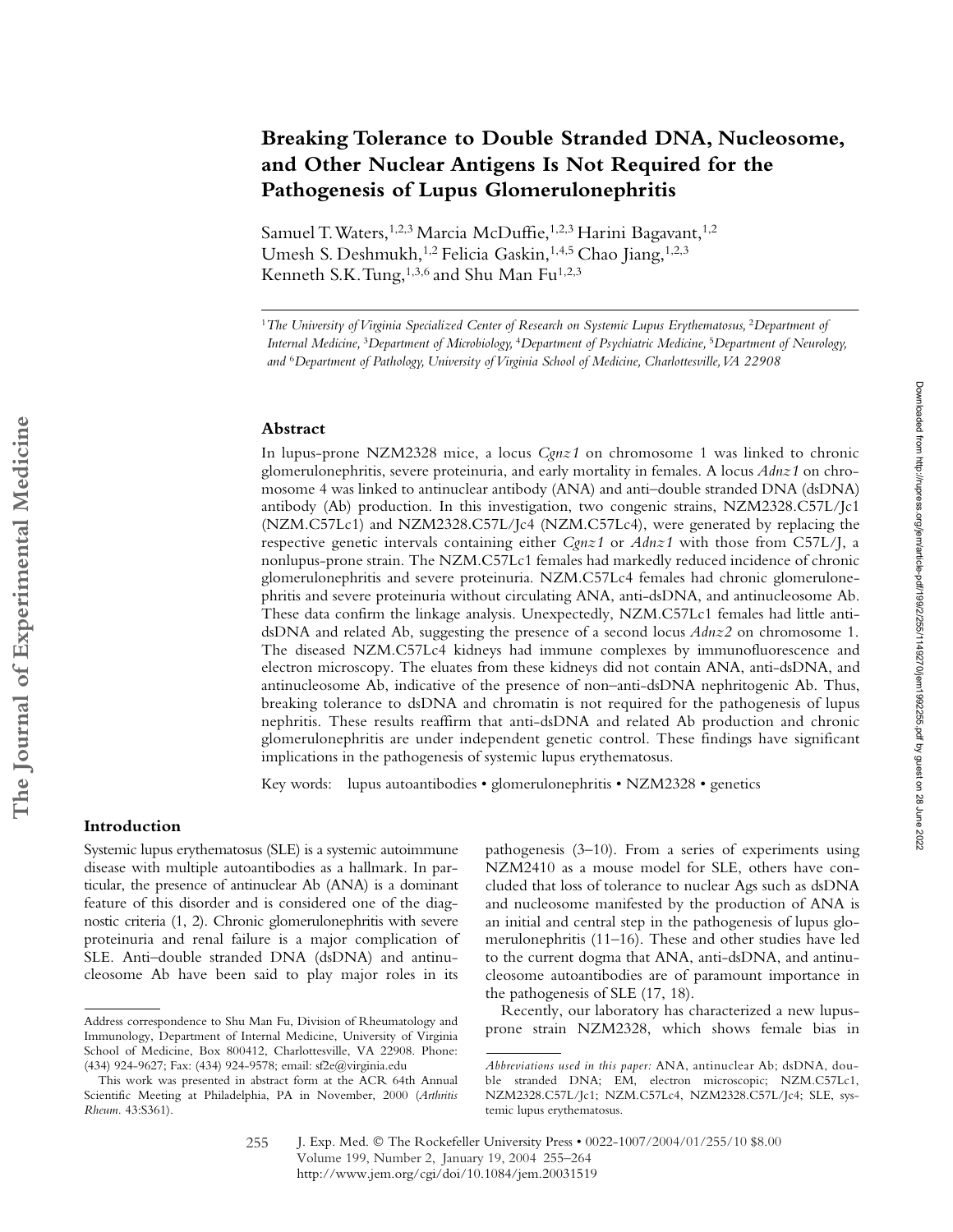chronic glomerulonephritis with both males and females producing ANA, anti-dsDNA Ab, and acute glomerulonephritis. Five lupus susceptibility genetic intervals were identified in NZM2328 in the analysis of the backcross (C57L/JXNZM2328)F1XNZM2328 (19). In this study, acute glomerulonephritis was characterized by hypercellular glomeruli with little or no glomerulosclerosis, and without interstitial fibrosis or tubular atrophy/dilatation. In contrast, extensive glomerulosclerosis, interstitial fibrosis, and tubular atrophy/dilatation were diagnostic of chronic glomerulonephritis. Our previous study has documented association of severe proteinuria with chronic but not with acute glomerulonephritis (19). Based on these diagnostic criteria, a single locus *Cgnz1* was significantly linked to chronic glomerulonephritis, severe proteinuria, and early mortality in female mice. Three genetic intervals, *Agnz1* distal to *Cgnz1* on chromosome 1, and the *H-2* complex and *Agnz2* distal to H-2 on chromosome 17, were suggestively linked to acute glomerulonephritis. A single locus *Adnz1* on chromosome 4 was suggestively linked to elevated levels of ANA and anti-dsDNA Ab.

In this investigation, two congenic strains of NZM2328 were generated by the microsatellite marker-assisted method (20, 21). NZM2328.C57L/Jc1 (NZM.C57Lc1) was generated by replacing the segment of chromosome 1, which contains *Cgnz1* and *Agnz1* in NZM2328 with that of C57L/J. NZM2328.C57L/Jc4 (NZM.C57Lc4) was similarly generated. Serological, histological, and kidney elution studies provided convincing evidence that chronic lupus nephritis could be initiated without detectable ANA, antinucleosome, and anti-dsDNA autoantibody production. Thus,

an alternative hypothesis to the current dogma that breaking tolerance to nuclear Ags is the initial and the most important step in lupus pathogenesis should be reconsidered.

## **Materials and Methods**

*Mice.* NZM 2328Aeg breeding pairs were obtained from The Jackson Laboratory. The NZM2328 line has been maintained in our colony for more than 10 generations by brother-sister mating with no change in serological characteristics or the incidence of renal disease. C57L/J females were obtained from The Jackson Laboratory to generate (C57L/JXNZM2328) F1. All mice were housed under pathogen-free conditions at the University of Virginia Animal Care Facility. NZM.C57Lc1 and NZM.C57Lc4 were generated using a microsatellite markerassisted speed congenic generation protocol (20, 21). In brief, female (C57L/JXNZM2328) F1 mice were backcrossed to male NZM2328 mice. Four additional backcrosses were performed. This was followed by inbreeding through brother-sister mating. The number of backcrosses was found to be sufficient to generate heterozygotes for either the chromosome 1 or chromosome 4 regions on NZM2328 background. Genotypes were determined by PCR amplification of polymorphic microsatellite markers from genomic DNA using map pairs oligonucleotides (Research Genetics). The markers used have been described (19). After each backcross and intercross, breeders were chosen for their carrying the largest portion of the interested intervals of either chromosome 1 or chromosome 4 from C57L/J and the least amounts of donor DNA throughout the rest of the genome.





**Figure 1.** NZM.C57Lc1 and NZM.C57Lc4 congenic lines were derived by replacing the genetic intervals in NZM2328 with those from C57L/J (hatched bars). The genetic intervals with SLE susceptibility genes in NZM2328 delineated by informative microsatellite markers are shown (open bars). Chromosome intervals are not drawn to scale.

**Figure 2.** Development of severe proteinuria in females of NZM2328 and NZM.C57Lc4 but not in those of NZM.C57Lc1. (A) Incidence of severe proteinuria in each strain of mice. (B) Kinetics of proteinuria development.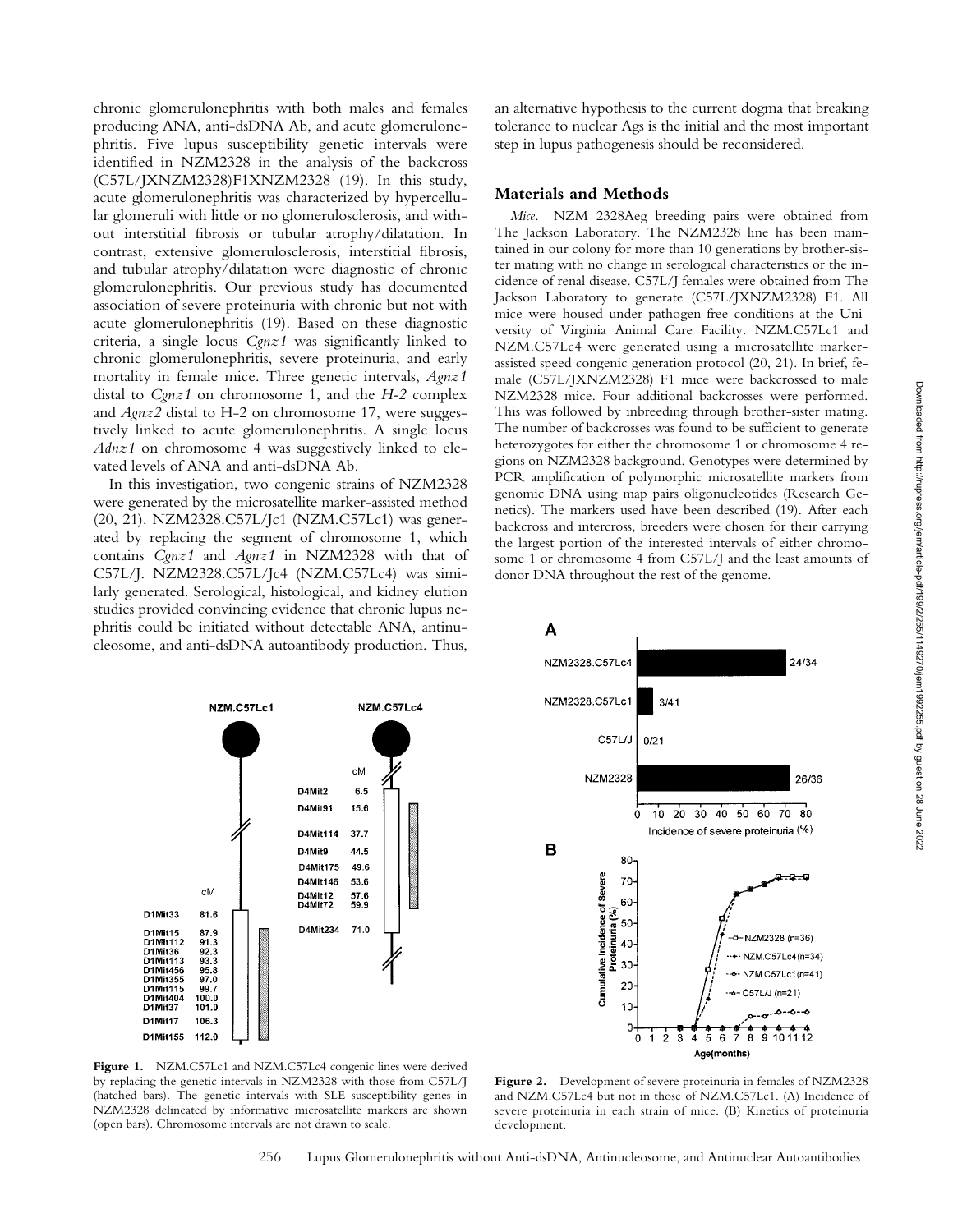*Clinical and Histological Assessment.* Screening for severe proteinuria (≥300 mg/dL on two occasions) and histological and immunofluorescence studies of kidneys were performed as previously described (19). An electron microscopic (EM) study of the kidneys was performed by the University of Virginia Central EM Facility. Kidney slices were fixed in 2% glutaraldehyde in 0.1 M phosphate buffer, pH 7.4, at  $4^{\circ}$ C overnight. The tissue was washed in buffer followed by incubation at room temperature with 2% osmium tetroxide in buffer for 1 h. The tissue was then dehydrated with acetone and embedded in EPON. One-half micron sections were cut and stained with toludine blue and examined under light microscopy. Ultrathin sections of  $\sim$ 70–80 nm in thickness from the area of interest were counterstained with lead citrate and uranyl acetate. They were examined using a JEOL 100-CX transmission electron microscope.

*Serological Assays.* ANAs were detected by indirect immunofluorescence microscopy using either HeLa or NIH/3T3 cells as substrates and anti-dsDNA Abs were detected by ELISA as previously described (19). Serial dilutions of a monoclonal Ab (R4A) to dsDNA (provided by B. Diamond, Albert Einstein College of Medicine, Bronx, NY) were used as standard and data are presented as units/microgram IgG. Antinucleosome Ab was assayed by ELISA with histone/dsDNA as the substrate according to the procedure described by Mohan et al. (10). Sera were assayed at 1/50 dilution for ANA and 1/100 dilution for ELISA. Rheumatoid factor activity was assayed with either human or rabbit IgG as the substrate as described by Fang et al. (22). Antihistone H1 ELISA was performed with purified H1 as the substrate. Western blot analysis was performed as previously described (23). WEHI 7.1 lymphoma cells, kidney, and liver extracts from 8-wk-old NZM2328 were used as substrates in Western blot analysis.

*Acid Elution of Igs from Kidney.* Igs were eluted from the kidney as previously described by Woodroffe and Wilson (24). The homogenate was centrifuged at 1,200  $g$  for 10 min at 4°C and washed in chilled PBS, followed by vortexing and centrifugation to remove serum proteins. The washings were repeated until the  $OD_{280}$  of the supernatant was <0.05. The pellet was then suspended in 0.1 M glycine with 1% BSA, pH 2.8 (10 ml/g kidney), and mixed gently at  $4^{\circ}$ C for 20 min. The suspension was centrifuged and supernatant was immediately neutralized with 1 M Tris base. Anti-dsDNA Ab and IgG concentrations in the sera and the renal eluate were determined by ELISA and expressed as dsDNA Ab units/microgram IgG.

## **Results**

*Generation of NZM.C57Lc1 and NZM.C57Lc4 Congenic Lines.* A microsatellite marker-assisted protocol was used to facilitate the generation of both NZM.C57Lc1 and NZM.C57Lc4. A panel of 91 informative markers was used for the selection of the breeding pairs. As shown in Fig. 1, the C57L/J alleles were maintained throughout the genomic interval flanked by D1Mit15 (87.9 cM) and D1Mit155 (112.0 cM) for the derivation of NZM.C57Lc1 and D4Mit91 (15.6



257 Waters et al.

**Figure 3.** Histological, immunofluorescence, and EM studies of representative kidneys from NZM.C57Lc1 and NZM.C57Lc4 female mice. (A) Normal glomeruli (hematoxylin and eosin staining,  $\times 200$ ) are seen in NZM.C57Lc1. (B) In contrast, in the NZM.C57Lc4 congenic, enlarged glomeruli with mesangial proliferation, hypercellularity, obliterated capillary loops, and glomerulosclerosis are evident. (C) Immunofluorescence studies show some mesangial IgG deposits in NZM.C57Lc1, similar to the pattern seen in aged C57L/J. (D) A coarsely granular staining pattern of IgG deposits in both the mesangia and peripheral capillary walls of the glomeruli of NZM.C57Lc4. (E) Staining of the Bowman capsule and mesangia with anti-C3 Ab are seen in NZM.C57Lc1. (F) Coarsely granular staining by anti-C3 Ab throughout the glomeruli is seen in NZM.C57Lc4. (G) EM study shows normal glomeruli without electron-dense deposits in the subepithelial or subendothelial spaces  $(\times 10,000)$ in the kidney of NZM.C57Lc1. (H) In comparison, electron-dense deposits in both subendothelial space (arrow) and the mesangia (arrowheads) in the glomeruli of NZM.C57Lc4 are readily detected.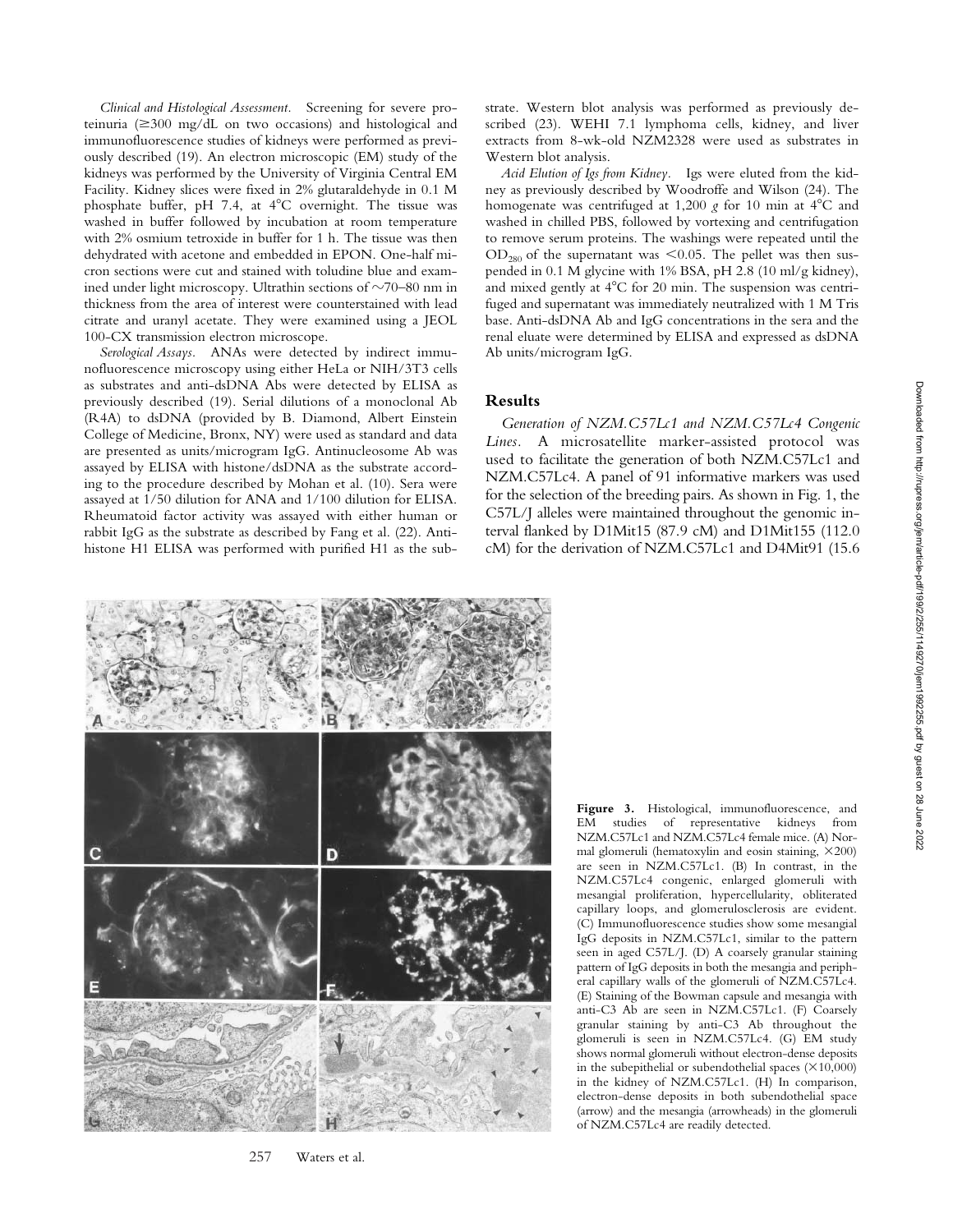cM) and D4Mit72 (59.9 cM) for NZM.C57Lc4. Each of these genetic intervals contains the 95% confidence interval for the loci linked to acute and chronic glomerulonephritis (*Agnz1* and *Cgnz1*) on chromosome 1 and to ANA and antidsDNA Ab production (*Adnz1*) on chromosome 4.

*Severe Proteinuria and Chronic Glomerulonephritis in NZM.C57Lc4 but Not in NZM.C57Lc1 Female Mice.* Cohorts of NZM.C57Lc1 and NZM.C57Lc4 females were observed for the development of severe proteinuria and acute and chronic glomerulonephritis. As shown in Fig. 2 A, 70% (24/34) of NZM.C57Lc4 female mice developed severe proteinuria and only 3 of the 41 NZM.C57Lc1 females (7.3%) had severe proteinuria by 12 mo of age. The incidence of severe proteinuria for NZM.C57Lc4 was similar to that of parental stain NZM2328. The incidence of severe proteinuria in NZM.C57Lc1 female mice was markedly reduced. The kinetics of proteinuria development was similar between NZM2328 and its congenic NZM.C57Lc4. There was a delay of 4 mo in the development of severe proteinuria in the three NZM.C57Lc1 mice.

The kidneys from 14 females in each congenic line and from 44 females of the parental line NZM2328 were evaluated for histological evidence of glomerulonephritis. Acute glomerulonephritis was defined by the presence of hypercellularity, mesangial proliferation, mononuclear cellular infiltration, and thickening of the capillary loops. Chronic glomerulonephritis was scored by the presence of glomerulosclerosis tubular atrophy and interstitial fibrosis (16). The incidences of acute and chronic glomerulonephritis in NZM2328 at 12 mo of age were 81.8 (36/44) and 52.2% (23/44), respectively. These incidences were not significantly different from those for NZM.C57Lc4 female cohort, which had 78.5 (11/14) and 50.0% (7/14) incidences for acute and chronic glomerulonephritis, respectively. The three NZM.C57Lc1 females, who developed severe proteinuria, had both acute and chronic glomerulonephritis. Three of the other NZM.C57Lc1 female mice had acute glomerulonephritis without chronic glomerulonephritis. Thus, there was marked reduction in renal disease in the congenic line NZM.C57Lc1. At the age of 12 mo, no significant glomerulonephritis was detected in C57L/J (19).

Histological, immunofluorescence, and EM studies of representative kidneys of the NZM2328 congenic lines are shown in Fig. 3. The glomeruli of NZM.C57Lc1 are normal in size without cellular infiltration and similar to those seen in kidneys of C57L/J (Fig. 3 A). In contrast, the glomeruli of the NZM.C57Lc4 congenic female were enlarged with hypercellularity, mesangial proliferation, thickened capillary loops, and segmental glomerulosclerosis (Fig. 3 B). Although not shown, there were tubular atrophy and interstitial fibrosis in the diseased NZM.C57Lc4 kidneys. Immunofluorescence studies on NZM.C57Lc4 kidneys showed intense staining for IgG and C3 (Fig. 3, D and F). The thickened capillary loops were more evident with anti-IgG staining. Immunofluorescence staining of NZM.C57Lc1 kidneys showed limited staining for IgG in the mesangia and some C3 deposit in some mesangia and the Bowman

capsule (Figs. 3, C and E). These limited staining patterns were often seen in aged C57L/J mice and are considered of no pathological consequences. The IgG and C3 staining patterns of NZM.C57Lc4 kidneys were suggestive of immune complex–mediated glomerulonephritis. This was confirmed by the EM study, showing electron-dense deposits in the subendothelial and subepithelial areas (Fig. 3 H). In contrast, a representative EM of NZM.C57c1 kidneys did not show such electron-dense deposits (Fig. 3 G).

*Lack of Circulating ANA, Anti-dsDNA, and Antinucleosome Ab in Both NZM2328 Congenic Lines.* Sera from the terminal bleeds of female NZM2328 and its two congenic



**Figure 4.** Marked reduction of circulating anti-dsDNA, antinuclear, and antinucleosome Ab in NZM.C57Lc1 and NZM.C57Lc4 congenic lines in comparison with NZM2328. Staining of HeLa cell nuclei by DAPI are seen in A, C, and E. The right side of the figure shows the presence of ANA in the serum of NZM2328 (B) but not in the sera of NZM.C57Lc1 (D) and NZM.C57Lc4 (F). Although not shown, the majority of the sera from C57L/J were not positive for ANA. On the bottom, frequencies of the presence of anti-dsDNA, antinuclear, and antihistone/DNA Ab in these strains are summarized.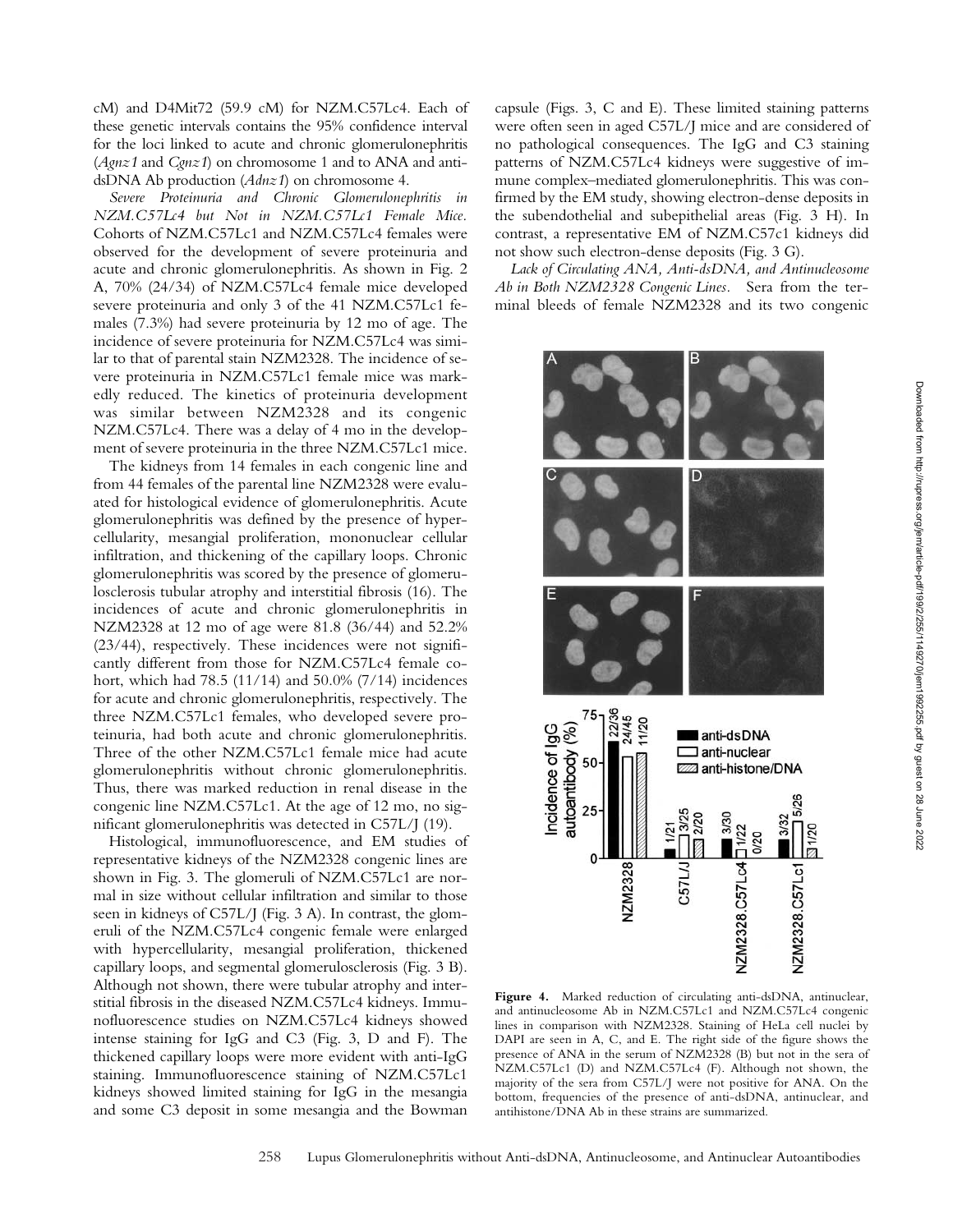

lines were analyzed for ANA, anti-dsDNA, and antinucleosome Ab. As shown in the top of Fig. 4, ANAs were readily detected in the sera of NZM2328 and not in those of NZM.C57Lc1 and NZM.C57Lc4. The quantitative data of this study are summarized in the bottom of Fig. 4. At 1/50 dilution, 19.2% (5/26) of NZM.C57Lc1 sera and



**Figure 5.** Lack of RF in sera of NZM2328 and its congenics. Human IgG was used as the substrate in A and C to detect anti-IgG activities. Mouse sera were used at a dilution of 1:50 for A and 1:250 for C. Rabbit IgG was used as the substrate in B and D with mouse sera diluted at 1:50 and 1:250, respectively. A pool of MRL/ $lpr^{+/+}$  sera was used as a positive control showing readily detectable RF in this strain of mice.

4.5% (1/22) of NZM.C57Lc4 sera were positive for ANAs. 12% of the C57L/J sera at 12 mo of age were positive for ANAs. For comparison, 53.3% (24/45) of NZM2328 sera were positive for ANAs. Thus, there were marked reductions of ANAs in both NZM congenics. Similar marked reductions in circulating anti-dsDNA and antinucleosome

Figure 6. Western blot analysis to detect autoantibodies to cellular constituents in sera of NZM2328 and its congenics. Cell lysate of WEHI 7.1 lymphoma cell line was used as the substrate with sera at the dilution of 1:50. On the top, sera from mice at 4–5 mo of age were used with MRL/*lpr<sup>+/+</sup>* (MRL) pooled sera as the positive control. Lanes 1–8, NZM.C57Lc1; lanes 9–15, NZM.C57Lc4; lanes 16–22, NZM2328. On the bottom, sera at death or at death at the age of 12 mo were used. Lanes 1–6, NZM.C57Lc1; lanes 7–13, NZM.C57Lc4; lanes 14–20, NZM2328; lanes 21–24, C57L/J.

259 Waters et al.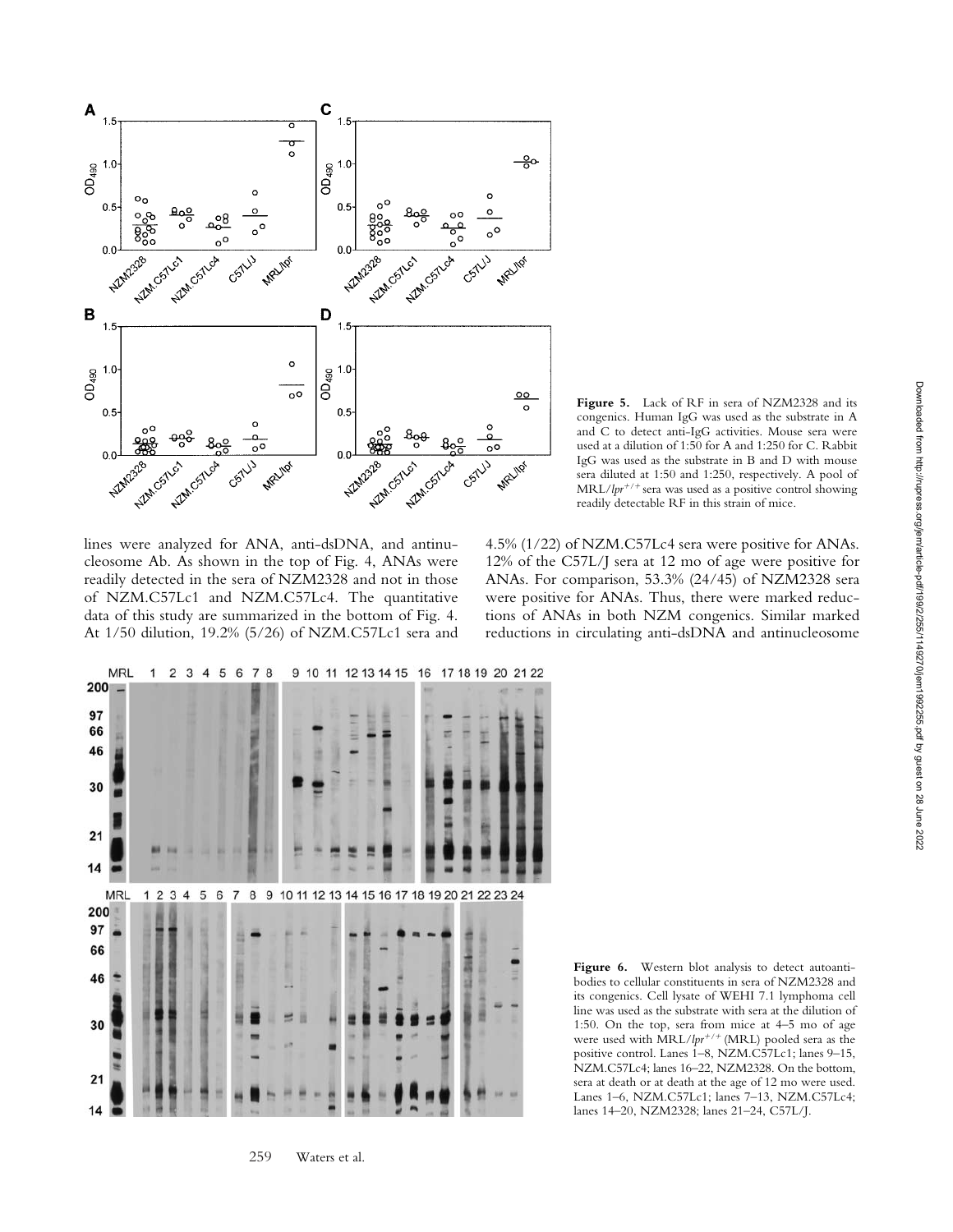(histone–DNA complexes) Abs were also detected in these two congenics. It is important to note that the incidences of these three autoantibodies were not significantly different from those in the nonlupus–prone strain C57L/J. In addition, the serum IgG concentrations of C57L/J, NZM2328, and its two congenics were similar.

*RF and Other Autoantibody Activities in Sera of NZM2328 and Its Congenic Lines.* The sera from NZM2328, NZM.- C57Lc1, and NZM.C57Lc4 females were screened for RF. As shown in Fig. 5, there were little anti-IgG Ab activities in the sera of NZM2328 and its congenic lines. The lack of RF in C57L/J was also demonstrated. In contrast, RF activities were readily demonstrated in sera from MRL/lpr<sup>+/+</sup> females. These results were obtained with either rabbit IgG or human IgG as the substrate and with sera either at 1/50 or 1/250 dilutions.

The presence of autoantibodies against cytoplasmic constituents in sera of NZM2328 and its congenics was studied by Western blot analysis with WEHI 7.1 lymphoma cell extract as the substrate. Individual serum was used at a 1/50 dilution. By the ages of 4–5 mo, autoantibodies of multiple specificities were readily detected in NZM2328 females (Fig. 6, top, lanes 16–22), whereas autoantibodies of limited reactivities were found in NZM.C57Lc4 (Fig. 6, top, lanes 9–15). Fewer autoantibodies were detected in the sera of NZM.C57Lc1 (Fig. 6, top, lanes 1–8). By the time the mice developed fatal glomerulonephritis, fewer circulating autoantibodies were detected in NZM2328 (Fig. 6, bottom, lanes 14–20). The sera of NZM.C57Lc4 remained limited in their autoreactivties (Fig. 6, bottom, lanes 7–13). By the age of 12 mo, sera of some of the NZM.C57Lc1 and C57L/J showed autoreactivities, whereas others remained nonautoreactive (Fig. 6, bottom, lanes 1–6 and 21– 24). In Fig. 6, a MRL/ $lpr^{+/+}$  serum was used as the positive control to show that both top and bottom panels were developed to a similar extent in chemiluminescence.

In Fig. 6, some of the sera from both congenic lines and NZM2328 reacted with proteins of molecular weights between 30 and 46 kD. Histone H1 with molecular weights in low 30 kD might be a candidate protein for the target Ag as revealed by the Western blot analysis. However, in an ELISA specific for histone H1, no specific anti-H1 Abs were detected in the sera of NZM2328 and its congenics as well as in those of C57L/J (unpublished data).

*Lack of Anti-dsDNA Abs in the Eluates from NZM.C57Lc4 Kidneys Afflicted with Glomerulonephritis.* The lack of detectable circulating autoantibodies to dsDNA and other nuclear Ags in NZM.C57Lc4 despite the presence of immune complex–mediated nephritis is not a definitive proof that these Abs do not play a pathological role because these autoantibodies may have been fixed in the kidneys, rendering their absence in the blood. To rule out this possibility, NZM2328, NZM.C57Lc1, NZM.C57Lc4, and C57L/J females 10–12 mo old were killed. At death, sera were collected and their kidneys were frozen in liquid nitrogen and stored for elution. Many of the NZM2328 and NZM.C57Lc4 mice have moderate to severe proteinuria.



Figure 7. Anti-dsDNA Ab in sera and kidney eluates from NZM2328, NZM.C57Lc1, NZM.C57Lc4, and C57L/J females at 11–12 mo. Abs to dsDNA were present in sera of NZM2328 and they were enriched in their kidney eluates. These Abs were rarely detected in the sera and the kidney eluates of the other three strains. P-values indicate significant differences of the respective strain as compared with NZM2328.

The kidneys were homogenized and acid eluates were collected and neutralized. NZM2328 and NZM.C57Lc4 kidney eluates had comparable IgG levels, whereas those of NZM.C57Lc1 and C57L/J had significantly lower levels of IgG (unpublished data). Anti-dsDNA Ab activity was expressed as units/microgram of IgG. As shown in Fig. 7, anti-dsDNA Abs were detected in the majority of the NZM2328 sera. There was a concentration of these antidsDNA Abs in the NZM2328 kidneys. The enrichment of these Abs in the kidneys was  $\sim$ 20-fold. As expected, few anti-dsDNA Abs were detected in the sera of NZM.C57Lc1, NZM.C57Lc4, and C57L/J. More importantly, the kidney eluates of NZM.C57Lc4 rarely had demonstrable anti-dsDNA Abs. It is of interest to note that there was little correlation of anti-dsDNA Ab concentration in the kidney eluate with serum dsDNA Ab titer in an individual mouse. In addition, the kidney eluates of NZM.C57Lc1, NZM.C57Lc4, and C57L/J did not show antinuclear reactivity on HeLa cells. There was staining for ANA with NZM2328 kidney eluates when they were used without dilution. As with sera, the sera and their paired kidney eluates were also studied regarding RF. The kidney eluates of NZM2328, NZM.C57Lc1, NZM.C57Lc4, and C57L/J did not have detectable RF. These results support our hypothesis that ANA and RF play no significant role in the kidney disease in NZM2328 and its congenic NZM.C57Lc4.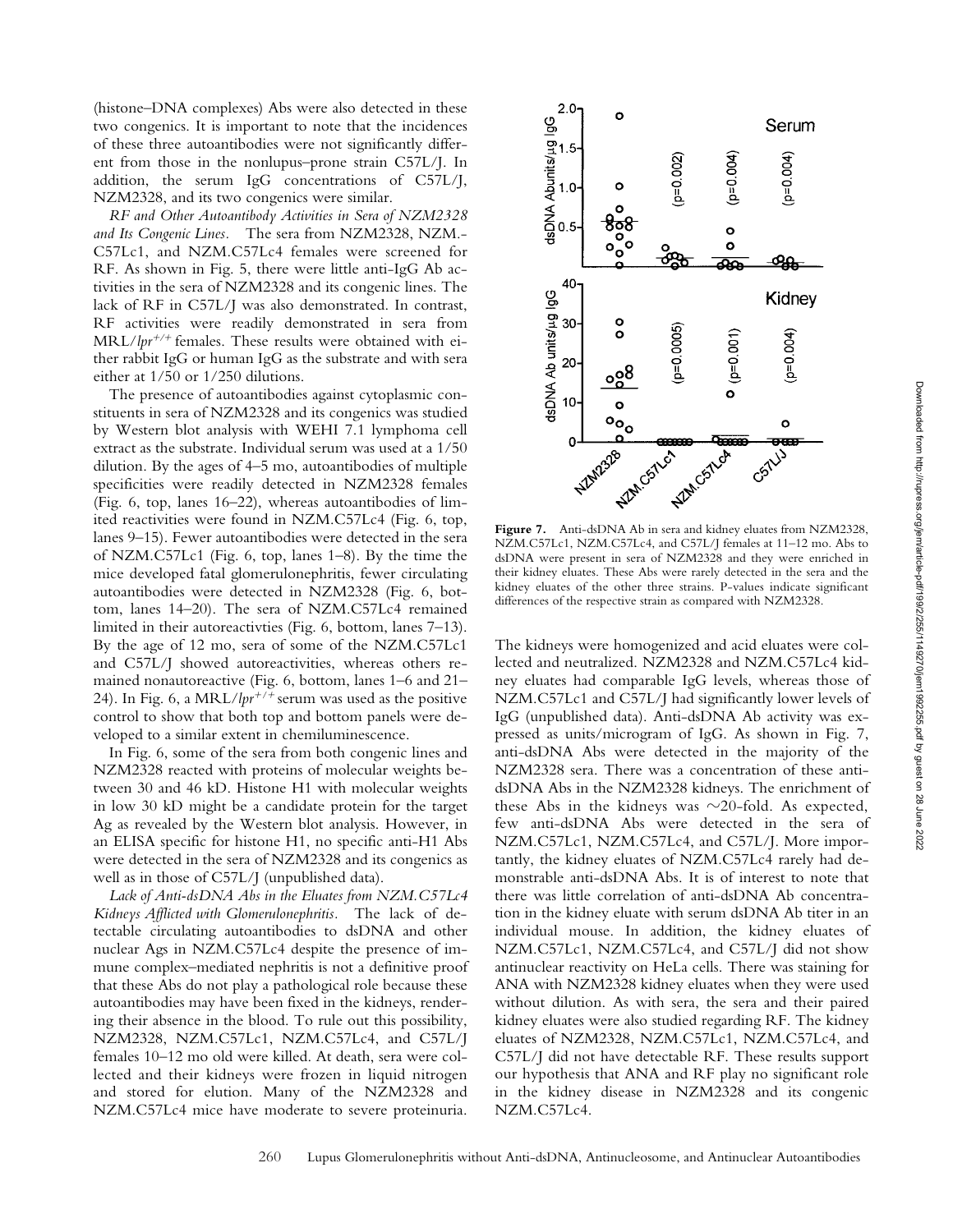

Figure 8. Abs eluted from nephritic kidneys of NZM2328 and NZM.C57Lc4 mice are reactive with proteins within the kidney and liver extracts. Proteins in the kidney (left) and liver (right) extracts were separated on a 12% SDS-PAGE, transferred to nitrocellulose paper, and used for analyzing the reactivity of Abs eluted from the nephritic kidneys of NZM2328 (lanes 2 and 3) and NZM.C57Lc4 (lanes 4 and 5) mice. Each lane is equivalent to  $60 \mu$ g total protein. Abs were used at a concentration of 30 (lanes 2 and 4) and 10  $\mu$ g/ml (lanes 3 and 5). Lane 1 in both panels represents reactivity of the goat anti–mouse IgG–horseradish peroxidase conjugate with the extracts. Numbers on the left represent molecular weights in kilodaltons.

*Eluates from NZM.C57Lc4 Diseased Kidneys Identified Several Target Ags.* Kidney and liver from 8-wk-old NZM2328 were perfused with cold PBS. Extracts of them were used as substrates for Western blot analysis. Kidney eluates from NZM2328 and NZM.C57Lc4 were used at either 30 or 10  $\mu$ g/ml for assaying Ab activity to these extracts. The results are summarized in Fig. 8. Both eluates from NZM2328 and NZM.C57Lc4 kidneys stained several bands in the region between molecular weights of 25 and 40 kD in the kidney extract. The eluate from NZM2328 also had activities against proteins of higher molecular weights. Although the bands were not distinct, proteins of a lower molecular weight of 21 kD were also reactive with the NZM2328 eluate. It appears that the reactive Ags are also present in the liver extract. Similar results were obtained in another experiment.

## **Discussion**

*Breaking Tolerance to dsDNA and Related Nuclear Ags Is Not Required for the Pathogenesis of Lupus Glomerulonephritis.* The most significant finding in this investigation is that despite the lack of circulating ANA, anti-dsDNA and antinucleosome Ab, chronic glomerulonephritis, severe proteinuria, and early mortality are found in a high proportion of NZM.C57Lc4 females. The eluates of kidneys from both congenics at 12 mo of age did not contain significant amounts of anti-dsDNA Ab, whereas the eluate from the NZM2328 kidneys had a significant amount of such Ab. There were no significant ANA titers in the sera and kidney eluates of these congenic lines. These data would support the conclusion that tolerance to dsDNA and related nuclear Ags remains intact in aged NZM.C57Lc4 despite the development of fatal glomerulonephritis. Thus, it is reasonable to conclude that lupus glomerulonephritis can occur in the absence of these autoantibodies and that breaking tolerance to nuclear Ags and dsDNA need not be the initial or necessary step in the pathogenesis of lupus nephritis as postulated by others (11–16).

*Target Ags for Nephritogenic Ab in NZM.C57Lc4.* Lupus nephritis has been considered to be a prototype of immune complex–mediated disease. The Ab–Ag systems involved have been an important area of investigation for both basic and clinical investigators. Shortly after the demonstration by Holman and Kunkel (25) that DNA is a target Ag in ANA, the importance of the dsDNA and antidsDNA Ab system in the pathogenesis of SLE was illustrated in two seminal papers from the laboratory of the late Henry Kunkel (3, 4). The involvement of RF in lupus nephritis was shortly demonstrated thereafter (26). Recently, Mannik et al. (27) have reported that anti-dsDNA, antisnRNP, anti-Ro/La, anti-IgG, and antihistone autoantibodies and autoantibodies of other specificities account for 25% of IgG eluted from kidneys of SLE patients with severe glomerulonephritis. These studies suggest that more attention to Ag–Ab systems other than that of dsDNA and antidsDNA Ab might be warranted for our further understanding of SLE pathogenesis. In this regard, the NZM.C57Lc4 line, which contains high levels of glomerular IgG but not glomerular anti-dsDNA Ab and RF, will serve as an excellent model for further investigation of this important issue.

The role of Ab and B cells in the pathogenesis of lupus nephritis has been recently reviewed by Shlomchik and Madaio (28). Crossreactive and direct reactive Ab to renal Ag has been postulated to be an important mechanism for IgG deposition. A 108-kD renal mesangial Ag was identified to be the renal target for a monoclonal Ab to dsDNA (29). The 100-kD  $\alpha$ -actinin has also been recently identified as the target Ag for other anti-dsDNA Abs (30, 31). In our investigation, several Ags in the range of molecular weight 25–40 kD were reactive with the NZM.C57Lc4 kidney eluate. The identity of these Ags is currently under investigation. The kidney eluate from the parental line NZM2328 had Ab activity to proteins of higher molecular weight. One of these might be  $\alpha$ -actinin. In addition to Ab-mediated injury, evidence for a role of T cells in the pathogenesis of lupus nephritis is accumulating. Bloom et al. (32) have shown that intrathymically injected kidney cells delay the onset of lupus nephritis in MRL *lpr/lpr* mice. More directly, Chan et al. (33) have reported a unique form of nephritis in the MRL *lpr/lpr* mice, which have B cells without circulating Ig. These mice have a shortened lifespan, intermediate between the wild-type and that without B cells. These studies provide evidence that T cells play a crucial role by direct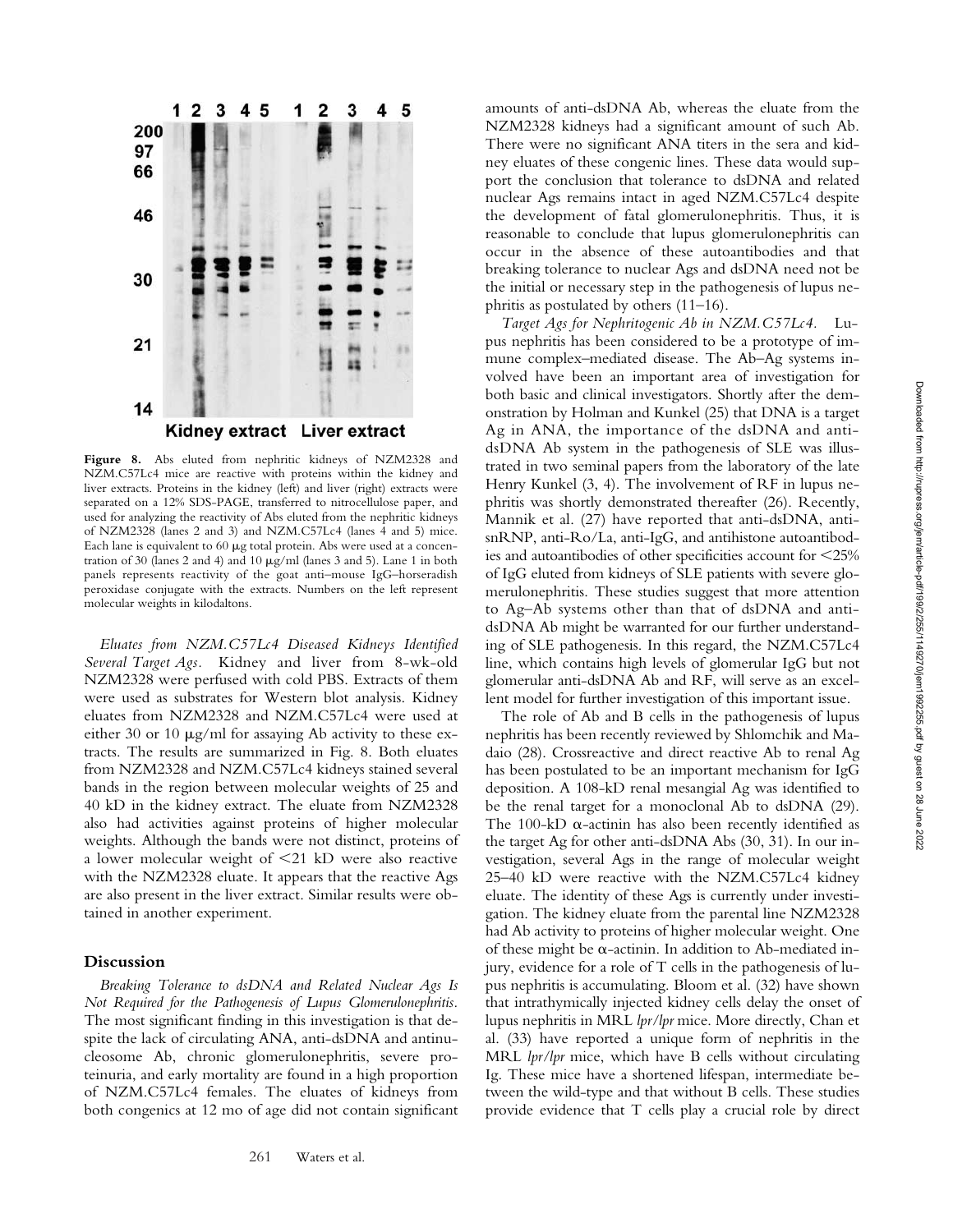

**Figure 9.** Interactive model for the pathogenesis of SLE. Pathway I, autoantibody production and activation of effector T cells and pathway II, activation of susceptibility genes and end organ damage, can be initiated independently while they interact at different levels as indicated by pathways III and IV. The interactions between these pathways lead to end organ damage.

participation in end organ damage. In our preliminary studies, lymphocytes in the draining lymph nodes of the kidneys were found to be selectively activated by the age of 8 wk in NZM2328. This suggests that an immune response involving both T and B cells to kidney Ags may play an important role in the pathogenesis of lupus nephritis. This result also suggests that the kidney should be considered an active participant in this process.

*SLE Susceptibility Genes.* In NZM2328, SLE susceptibility genes *Agnz1* and *Cgnz1* controlling acute and chronic glomerulonephritis, respectively, were identified at the distal distinct regions of chromosome 1 (19). The congenic line NZM.C57Lc1 has markedly reduced incidence of severe proteinuria and chronic glomerulonephritis although the incidence of acute glomerulonephritis is reduced to a lesser degree. These phenotypes are expected, confirming the quantitative genetic trait analytical data and the importance of a single gene *Cgnz1* in controlling chronic glomerulonephritis. The marked reduction of circulating ANA, anti-dsDNA, and antinucleosome Ab in NZM.C57Lc1 is unexpected. This finding implicates a second locus, *Adnz2* (Anti-dsDNA antibody in NZM2328 locus 2) within this region, to be linked to ANA, antidsDNA, and antinucleosome production. The location of *Adnz2* remains to be determined. Because NZM.C57Lc1 expresses *Adnz1*, which is located on chromosome 4 (19), *Adnz1* and *Adnz2* must interact with each other to express the phenotype of anti-dsDNA Ab production, providing evidence for the complexity of genetic control of this seemingly simple phenotype.

The congenic line NZM.C57Lc1, in which the interval of interest was replaced by that of C57L/J, has provided us the capability to generate intrachromosomal recombinants to

determine whether distinct subregions within this interval control these three phenotypes. Several such intrachromosomal recombinants have been generated and their phenotypes are being determined. These recombinants will also provide us data to determine whether *Adnz2* represents several clusters of genes, each of which can independently control ANA, anti-dsDNA, and antinucleosome Ab production.

*Proposed Model for the Pathogenesis of Lupus Nephritis.* The findings reported here have significant implications on our thinking of the pathogenesis of SLE. An alternative and a less anti-dsDNA– and antinucleosome Ab–centric model for the pathogenesis of SLE is put forth and depicted in Fig. 9. In this model, autoantibody production and autoreactive T cell generation (Fig. 9, pathway I) and activation of genes leading to end organ damage (Fig. 9, pathway II) are independent events. Activation of the autoimmune response is either as a result of genetic predisposition or environmental factors such as chemical exposure and infections. Genes controlling end organ susceptibility exert their influence on the targeted end organs by causing differential expression of genes and/or increased apoptosis in target organs, which may lead to overexpression of organ-specific Ag. The initiation of these two pathways might be independent of each other. This is supported by both clinical and experimental data. Clinically, many patients with significant titers of ANA do not have symptoms and signs of SLE. Specifically, they do not have end organ damage. In experimental models such as NZM2328, male mice have significant elevations of ANA and anti-dsDNA Ab without chronic glomerulonephritis. The recent work by Jacob et al. (34), shows that Stat4-deficient NZM2328 developed accelerated nephritis and increased mortality with lower titers of anti-DNA Ab. In contrast, Stat6-deficient NZM2328 mice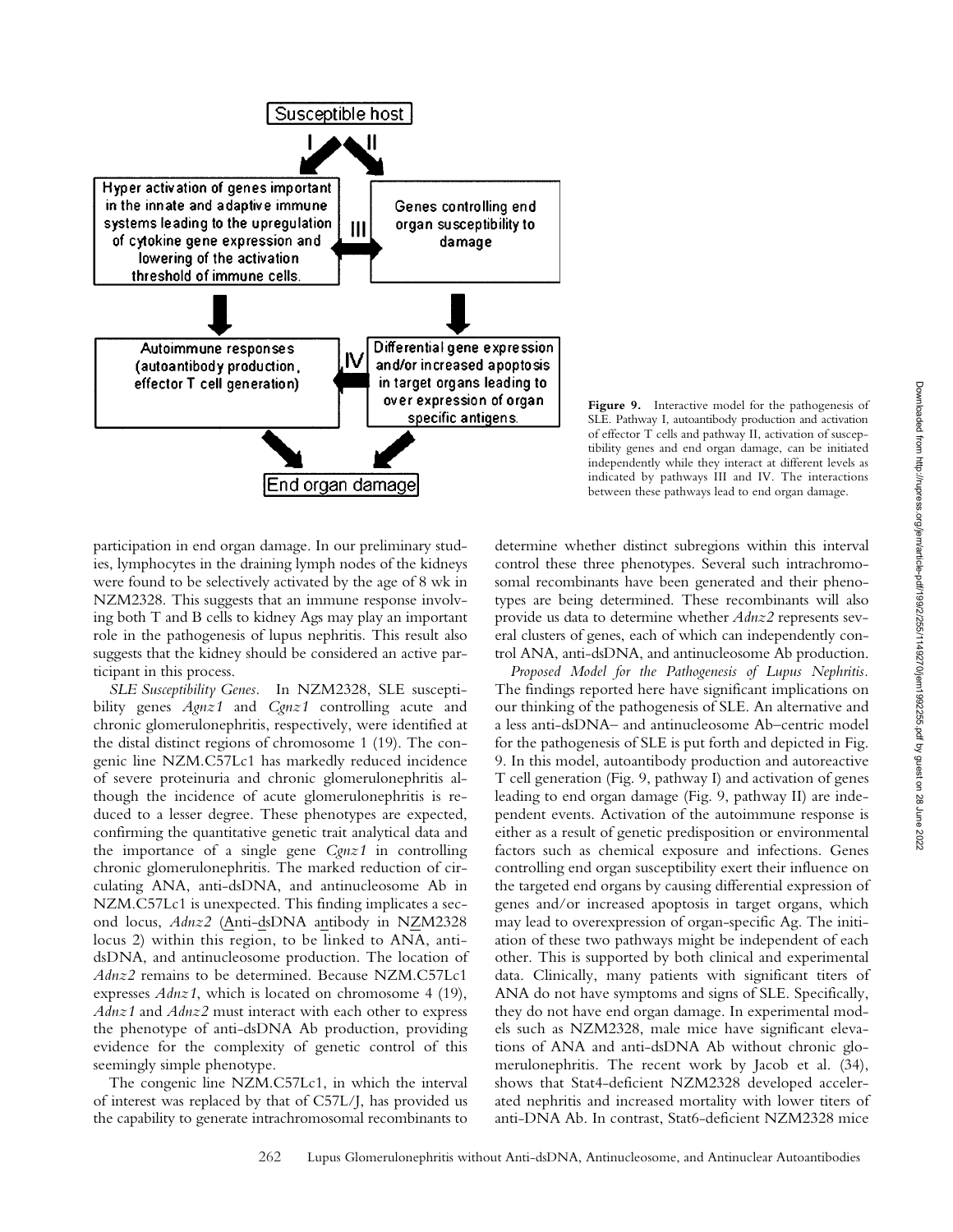had a significant reduction of nephritis despite the presence of high levels of anti-DNA Ab.

The recent work by Singh et al. (35) shows that cytokines have differential effects on kidney disease in NZM2410. It is plausible that enhanced cytokines and chemokine expression as a result of activation of the innate and adaptive immune systems can increase target organ susceptibility. Despite the independence of the initiation of these two pathways, they do interact with each other (Fig. 9, pathway III). These interactions may influence differential gene expression and induce organ-specific Ab production as well as tissue-specific effector T cell generation (Fig. 9, pathway IV). In this regard, the importance of cell death in autoimmune thyroid disease has been well documented (36) and the administration of a caspase inhibitor has been shown to inhibit the development of lupus nephritis without affecting autoantibody production or skin inflammation (37).

The proposed model accommodates most of the data accumulated both by clinical observations and animal investigations. This model also implicitly states that dampening the ongoing inflammatory response present in SLE patients influences both the activation states of immune cells and the susceptibility of end organ damage and should be a major target in the therapeutic approach to SLE.

This work was supported in part by grants RO1 AR-42027, RO1 AR-42465, RO1 AR-47988, and P50 AR-45222 from the National Institute of Arthritis and Musculoskeletal and Skin Diseases. S.T. Waters was supported by minority student supplements to RO1 AR-42027 and P50AR-45222.

*Submitted: 3 September 2003 Accepted: 6 November 2003*

### **References**

- 1. Tan, E.M., A.S. Cohen, J.F. Fries, A.T. Masi, D.J. McShane, N.F. Rothfield, J.G. Schaller, N. Talal, and R.J. Winchester. 1982. The 1982 revised criteria for the classification of systemic lupus erythematosus (SLE). *Arthritis Rheum.* 25:1271–1277.
- 2. Hochberg, M.C. 1977. Updating the American College of Rheumatology revised criteria for the classification of systemic lupus erythematosus (letter). *Arthritis Rheum.* 40:1725.
- 3. Koffler, D., P.H. Schur, and H.G. Kunkel. 1967. Immunological studies concerning the nephritis of systemic lupus erythematosus. *J. Exp. Med.* 126:607–624.
- 4. Koffler, D., R. Carr, V. Agnello, R. Thoburn, and H.G. Kunkel. 1971. Antibodies to polynucleotides in human sera: antigenic specificity and relation to disease. *J. Exp. Med.* 134: 294–312.
- 5. Emlen, W., D.S. Pisetsky, and R.P. Taylor. 1986. Antibodies to DNA. *Arthritis Rheum.* 29:1417–1425.
- 6. Khalil, M., L. Spatz, and B. Diamond. 1999. Anti-DNA antibodies. *In* Systemic Lupus Erythematosus. R.G. Lahita, editor. Academic Press, San Diego. 197–217.
- 7. Hahn, B.H., and B.P. Tsao. 1997. Antibodies to DNA. *In* Dubois' Lupus Erythematosus. D.T. Wallace and B.H. Hanh, editors. Williams & Wilkins, Baltimore. 407–422.
- 8. Fritzler, M.J. 1997. Antibodies to histone and the role of the nucleosome. *In* Dubois' Lupus Erythematosus. D.T. Wallace and B.H. Hahn, editors. Williams & Wilkins, Baltimore.

423–441.

- 9. Burlingame, R.W., R.I. Rubin, R.S. Balderas, and A.N. Theofilopoulos. 1993. Genesis and evolution of anti-chromatin autoantibodies in murine lupus implicates T-dependent immunization with self-antigens. *J. Exp. Med.* 91:1687–1696.
- 10. Mohan, C., S. Adams, V. Stanik, and S.K. Datta. 1993. Nucleosome: a major immunogen for pathogenic autoantibodyinducing cells of lupus. *J. Exp. Med.* 177:1367–1381.
- 11. Morel, L., U.H. Rudofsky, J.A. Longmate, J. Schiffenbauer, and E.K. Wakeland. 1994. Polygenic control of susceptibility to murine systemic lupus erythematosus. *Immunity.* 1:219– 229.
- 12. Mohan, C., E. Alas, L. Morel, P. Yang, and E.K. Wakeland. 1998. Genetic dissection of SLE pathogenesis. Sle1 on murine chromosome 1 leads to a selective loss of tolerance H2A/ H2B/DNA subnucleosomes. *J. Clin. Invest.* 101:1362–1372.
- 13. Mohan, C., L. Morel, P. Yang, and E.K. Wakeland. 1997. Genetic dissection of systemic lupus erythematosus pathogenesis: Sle2 on murine chromosome 4 leads to B cell hyperactivity. *J. Immunol.* 159:454–465.
- 14. Mohan, C., Y. Yu, L. Morel, P. Yang, and E.K. Wakeland. 1999. Genetic dissection of Sle pathogenesis: Sle3 on murine chromosome 7 impacts T cell activation, differentiation, and cell death. *J. Immunol.* 162:6492–6502.
- 15. Morel, L., B.P. Croker, K.R. Blenman, C. Mohan, G. Huang, G. Gilkeson, and E.K. Wakeland. 2000. Genetic reconstitution of systemic lupus erythematosus immunopathology with polycongenic murine strains. *Proc. Natl. Acad. Sci. USA.* 97:6670–6675.
- 16. Morel, L., K.R. Blenman, B.P. Croker, and E.K. Wakeland. 2001. The major murine systemic lupus erythematosus susceptibility locus, Sle, is a cluster of functionally related genes. *Proc. Natl. Acad. Sci. USA.* 98:1781–1792.
- 17. Wakeland, E.K., K. Liu, R.R. Graham, and T.W. Behrens. 2001. Delineating the genetic basis of systemic lupus erythematosus. *Immunity.* 15:397–408.
- 18. Nguyen, C., N. Limaye, and E.K. Wakeland. 2002. Suscetibility genes in the pathogenesis of murine lupus. *Arthritis Res.* 4:S255–S263.
- 19. Waters, S.T., S.M. Fu, F. Gaskin, U.S. Deshmukh, S.S.J. Sung, C.C. Kannapell, K.S.K. Tung, S.B. McEwen, and M. McDuffie. 2001. NZM2328: a new mouse model of systemic lupus erythematosus with unique genetic susceptibility loci. *Clin. Immunol.* 100:372–383.
- 20. Wakeland, E.K., L. Morel, K. Achey, M. Yui, and J.A. Longmate. 1997. Speed congenics: a classic technique moves into the fast lane (relatively speaking). *Immunol. Today.* 18: 473–477.
- 21. Markel, P., P. Shu, C. Ebeling, G.A. Carlson, D.L. Nagle, J.S. Smutko, and K.J. Moore. 1997. Theoretical and empirical issues for marker-assisted breeding of congenic mouse strains. *Nat. Genet.* 17:280–284.
- 22. Fang, Q., C.C. Kannapell, F. Gaskin, A. Solomon, W.J. Koopman, and S.M. Fu. 1994. Human rheumatoid factors with restrictive specificity for rabbit IgG: auto- and multireactivity, diverse VH gene segment usage and preferential usage of V IIIb. *J. Exp. Med.* 179:1445–1456.
- 23. Deshmukh, U.S., J.L. Lewis, F. Gaskin, C.C. Kannapell, S.T. Waters, Y.-h. Lou, K.S.K. Tung, and S.M. Fu. 1999. Immune responses to Ro60 and its peptides in mice. I. The nature of the immunogen and endogenous autoantigen determine the specificities of the induced autoantibodies. *J. Exp. Med.* 189:531–540.